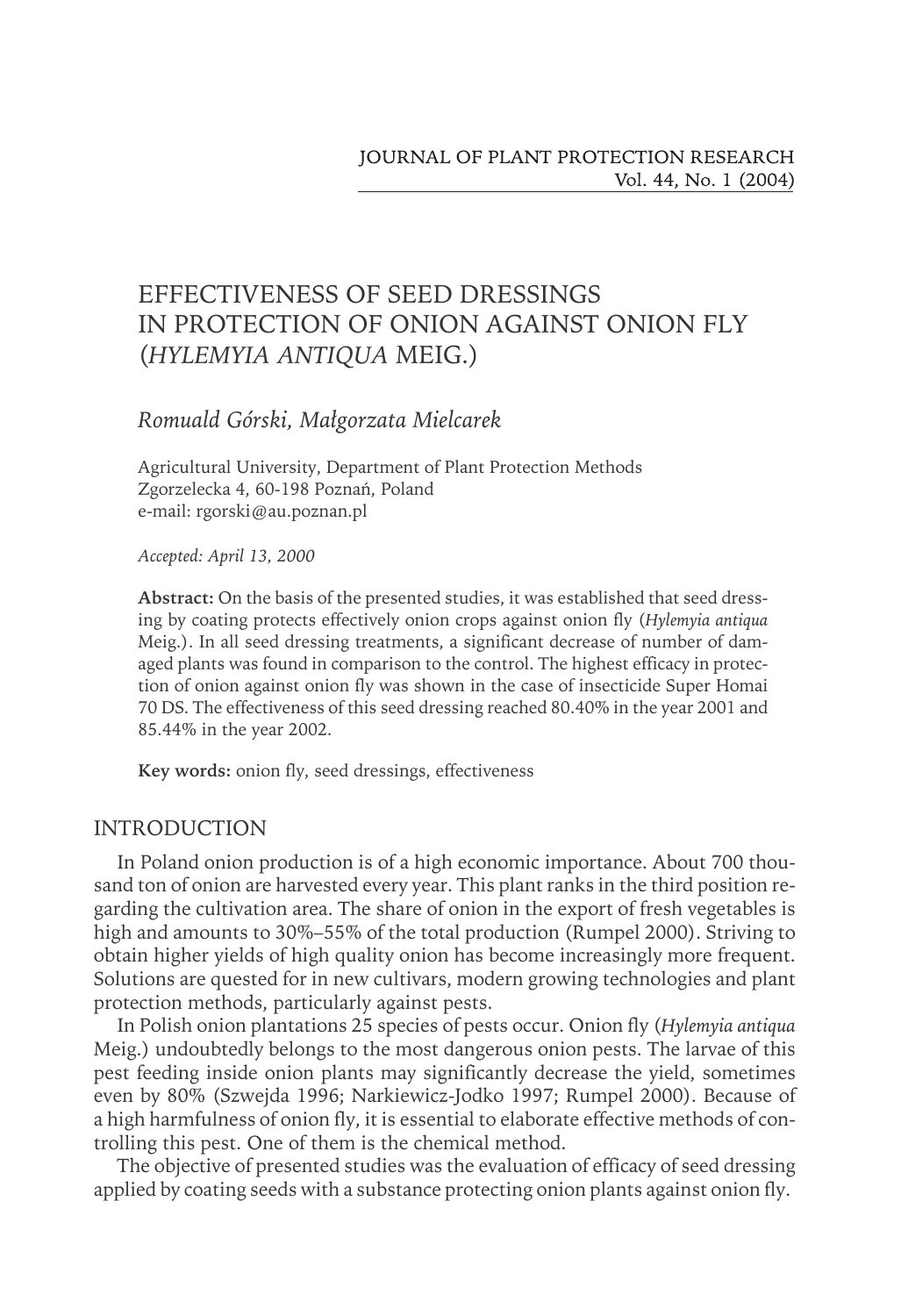## MATERIAL AND METHODS

Studies on effectiveness of selected seed dressings in controlling onion fly (*Hylemyia antiqua* Meig.) were carried out in the area of Experimental Station "Marcelin" of the Horticultural Faculty, Agricultural University in Poznań. The experiments were carried out in two years in the period from April 27 till September 19, 2001 and from April 30 till September 23, 2002.

In the first year of studies, treatments with the following seed dressings were applied: Gaucho 350 FS, Promet 400 CS at the dose 50 ml/kg, Super Homai 70 DS at the dose 60 g/kg, Nomolt 150 SC at the dose 70 ml/kg and Zaprawa Marshal 250 DS at the dose 70 g/kg. In untreated control, no seed dressing was used.

In the second year of studies, the same preparations were applied except for seed dressing Gaucho 350 FS. This preparation was excluded from the experiment because of its phytotoxic effect.

The above mentioned seed dressings were applied as seed coating. Onion seeds, cultivar Sochaczewska were obtained from KOLT Company in Nochów. The effectiveness of seed dressings was evaluated on experimental plots measuring  $2 \times 3$  m (6 m<sup>2</sup>). Each treatment, comprised five replications (plots). On each plot, onion seeds were manually sown in six rows spaced at 30 cm intervals. After germination, observations were carried out. Growing plants were precisely inspected in order to find any damage caused by larvae of onion fly feeding inside the plants. Observations were conducted at 14-day intervals. Damaged plants were counted and obtained results were statistically analysed and compared using Duncan's test at the level of significance  $p=0.05$ .

## RESULTS AND DISCUSSION

The effectiveness of seed dressings in protection of onion against onion fly (*Hylemyia antiqua* Meig.) in successive two years of studies is shown in table 1. In all seed dressing treatments, a statistically significant decrease of number of damaged plants was found in comparison to the control.

| Seed dressings            | Number of damaged plants Mean number of damaged<br>(Total) |      | plants per one plot |                    | Effectiveness of seed<br>dressings in % |       |
|---------------------------|------------------------------------------------------------|------|---------------------|--------------------|-----------------------------------------|-------|
|                           | 2001                                                       | 2002 | 2001                | 2002               | 2001                                    | 2002  |
| Gaucho 350 FS             | 38                                                         |      | 2.53a               |                    | 84.51                                   |       |
| Super Homai<br>70 DS      | 48                                                         | 58   | 3.20a               | 3.35a              | 80.40                                   | 85.44 |
| Zaprawa<br>Marshal 250 DS | 56                                                         | 97   | $4.00$ ab           | 4.85a              | 75.50                                   | 78.91 |
| Nomolt 150 SC             | 61                                                         | 93   | 4.07 ab             | 5.10a              | 75.08                                   | 77.83 |
| Promet 400 CS             | 108                                                        | 163  | 7.20 <sub>b</sub>   | 9.05 <sub>b</sub>  | 55.91                                   | 60.65 |
| Control                   | 245                                                        | 461  | 16.33c              | 23.00 <sub>b</sub> |                                         |       |

Table 1. Effectiveness of seed dressings in onion protection against onion fly (*Hylemyia antiqua* Meig.) in 2001 and 2002

Mean values marked with the same letter do not differ at the significance level  $P=0.05$  according to Duncan's test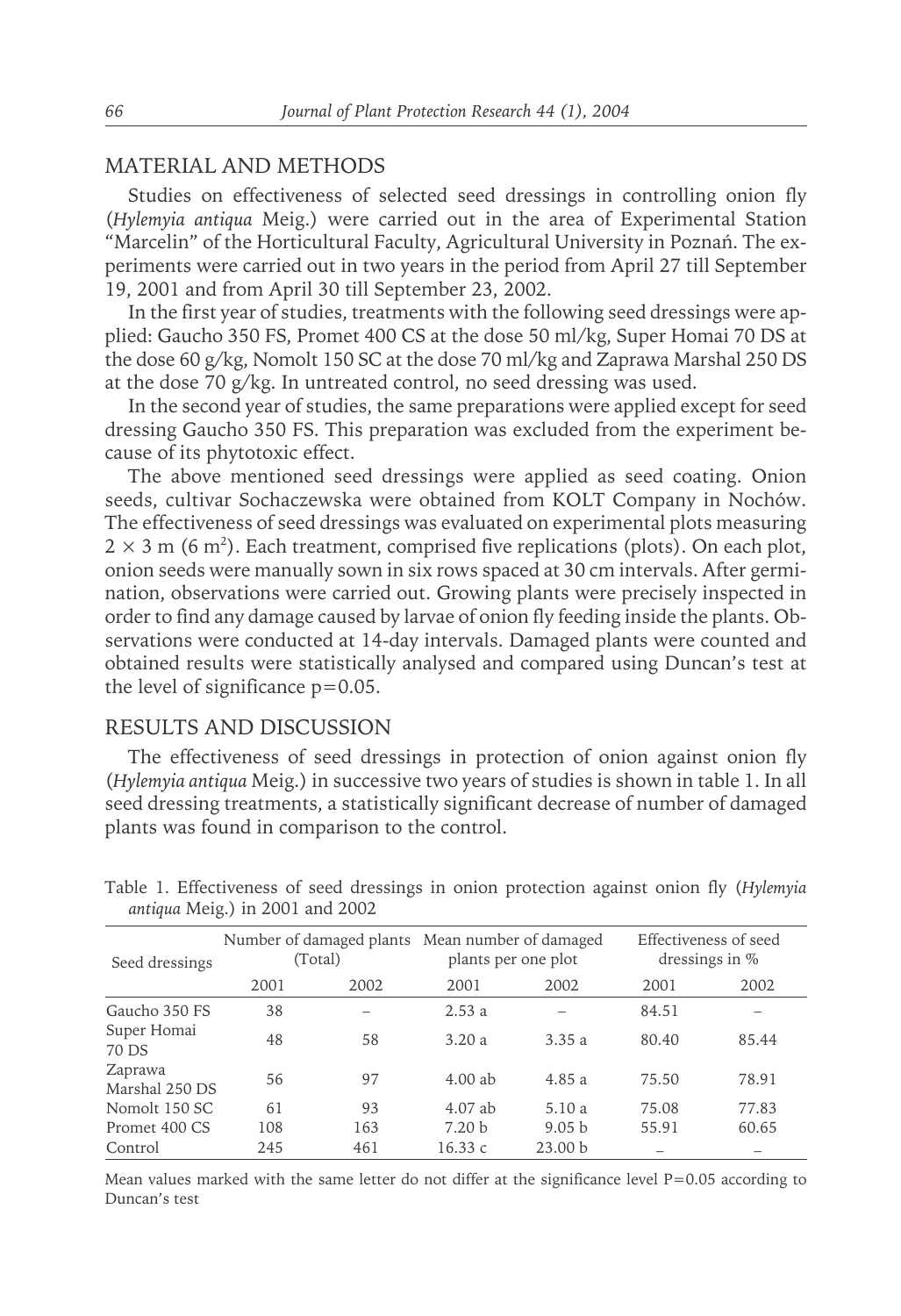In 2001, the highest efficacy in protection of onion against onion fly was stated for Gaucho 350 FS. The effectiveness of this seed dressing amounted to 91.86%. However, this seed dressing had a phytotoxic effect on plants because after its application, seeds showed a decreased germination ability. Therefore, this preparation was not applied in the second year of experiments. A high effectiveness of Gaucho 350 FS in protection of onion against onion fly was also reported by Kotliński (1996). The efficacy of this seed dressing with a joint application of adjuvant Polikrust 9.5 PS in the years 1994 and 1995 was 99.00% and 94.00%, respectively. Without adjuvant, the effectiveness was 96.00% and 98.00%. Kotliński (1996), however, has not found any phytotoxic effect after the application of Gaucho 350 FS.

Our studies show that seed dressing with Super Homai 70 DS provided a very good onion protection showing in the year 2001 80.40% and in the year 2002 85.44% efficacy. There are no literature data referring to the effectiveness of Super Homai 70 DS in protection of onion against onion fly.

Successful protection of onion against onion fly was also provided by Zaprawa Marshal 250 DS in 2001 and 2002 showing 75.50% and 85.44% efficacy, respectively. A significantly higher protection was obtained by Kotliński (1996). With the use of Polikrust 9.5 FS, Kotliński (1996) obtained 97.00% effectiveness and 94.00% without adjuvant. In the successive year, his results were still better giving 100.00% of effectiveness. Similar results were obtained by Kotliński (2001) with Zaprawa Marshal 250 DS applied together with fungicides (Zaprawa Funaben T and Apron 35 DS) resulting in 100.00% effectiveness in the first year, and 92.80% of effectiveness in the following year.

In our studies, Nomolt 150 EC in 2001 provided onion protection at the level of 75.08%, and in 2002 at the level of 77.83%. Significantly higher efficacy was recorded by Narkiewicz-Jodko (1995) who obtained 98.00% of protection in the first year and 97.00 % in the second year of study.

In our studies, the least effectiveness in protection of onion against onion fly was shown by the seed dressing Promet 400 CS: 55.91% in 2001 and 60.65% in 2002. In the studies carried out by Narkiewicz-Jodko (1995), the application of Promet 400 CS, depending on the observation region, provided 89.9% to 94.5%.

## **CONCLUSIONS**

- 1. Seed dressing protects effectively onion against onion fly (*Hylemyia antiqua* Meig.). In all seed dressing treatments, a significant decrease of the number of damaged plants was found in comparison to the control.
- 2. Seed dressing Super Homai 70 DS can be useful in onion protection against onion fly (*Hylemyia antiqua* Meig.).

#### REFERENCES

Kotliński S. 1996. Porównanie skuteczności zapraw owadobójczych i ich oddziaływania na nasiona niektórych warzyw w pierwszym i drugim roku po zaprawianiu. Prog. Plant Protection/Post. Ochr. Roślin 36 (2): 137–141.